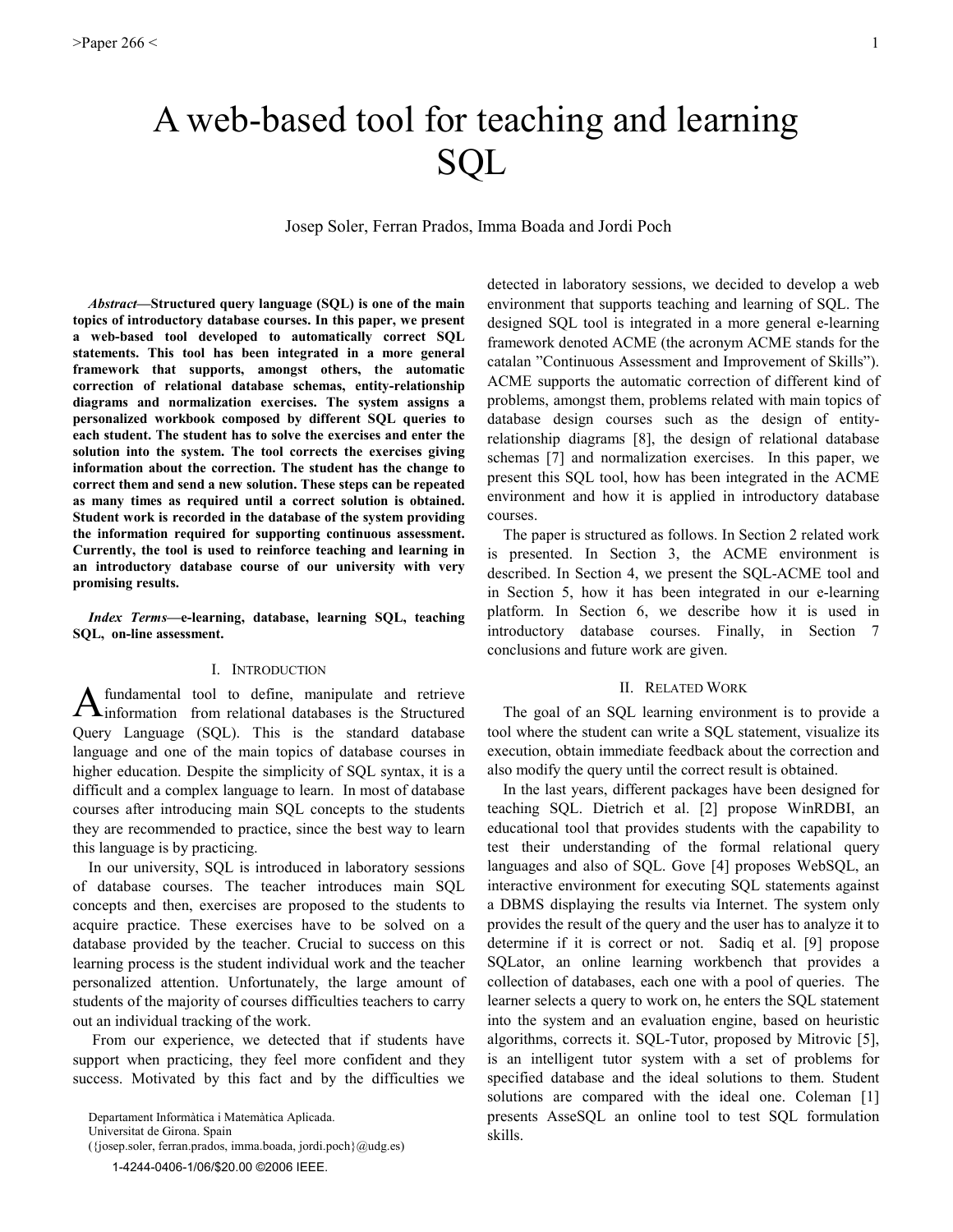Although, all these environments can be used as reinforcement to SQL lecture sessions, from our point of view, most of them have a main limitation. They have been designed considering only the role of the student, i.e. teachers work has not been taken into account. They do not support lecturer tasks such as, continuous assessment, tracking of students work to detect weak points, abilities to obtain statistics of common errors, number of attempts required to solve a query, etc. For a lecturer all these abilities are very valuable since they provide information of student progress and also which topics need further work.

# III. ACME, OUR E-LEARNING PLATFORM

In 1998, we started to develop ACME, an e-learning platform to improve both teaching and learning at the technical/engineering degrees of our university [6,7,8]. Besides the functionalities of a common e-learning platform our environment includes the following main features:

- Support automatic generation and correction of problems.  $\bullet$ In most of engineering courses there is a lot of practice. Students have acquired the theoretic concepts when they are able to solve the problems related with these. Due to the importance of practice the platform integrates the modules required to automatically generate and correct exercises of different subjects.
- Provide students with a friendly scenario to solve practical  $\bullet$ *problems*. The possibility to automatically generate and correct different exercises allows us to give personalized attention to each student. This means exercises specifically designed for the student and continuous feedback from the platform.
- Support continuous assessment. All the student solutions are stored in the database of the platform providing teachers the information required to perform continuous assessment.

ACME is composed of different modules. Below we describe the main modules of the platform with their functionalities:

- A repository of problems maintains all problems entered ٠ by teachers in the system. This repository allows teachers to share material.
- The workbook generation module generates a personalized  $\blacksquare$ workbook for each student. A workbook is composed of exercises grouped into topics. The exercises are selected from the repository of problems following the teacher indications. Problems can be added to the workbook at any time.
- The *correction module* provides an environment to correct on-line a solution designed for a given problem. This module has a specific component for each typology of problems supported by the platform. The correction module is the core of the platform.
- The system database stores all student work. The teacher selects a set of problems related to each topic from the repository. From these exercises the system automatically

generates a different workbook for each student. Students have to solve the problems, using the correction environment, and send the solutions to the system before a fixed deadline. All the student solutions, correct and incorrect, are stored in the system database.

- The continuous assessment module collects from the data  $\blacksquare$ base quantitative data about student work such as number of errors, types of errors, time taken to complete the problem, etc. The students' progress through their personal exercise book provides the basis for the continuous assessment of their skills and gives valuable information about their difficulties. This information can be used to guide the student through those topics which present a greater difficulty for them.
- The *communication channel* establishes a virtual communication channel between the teacher of a group and all the students that compose this group. This channel can be used by the teacher as a virtual tutoring system.

The system supports different type of users: students, teachers and administrator. Interface windows are specifically designed for each role and also for each subject. It has to be taken into account that the functionalities required for a specific subject can be different from the required for another one

#### IV. THE SQL-ACME TOOL

In this section, we present the proposed SQL-ACME tool. First, we present the main design decisions. Then, we describe the tool from a technical perspective giving information of main modules that compose it. These modules are the SQL student interface, the structure of a SQL problem and the SQL correction module.

# A. Design decisions

Our goal is to develop a SQL-web environment that provides support to both students and teachers. The main requirements and decisions we take into account for the design of this web environment are:

- *Easy access.* A first requirement of the tool is that it has to be easily accessible, either for teachers and students. Any kind of installation has to be required, only a web browser.
- SQL training environment. The system has to provide SQL exercises and all the facilities required to write a SQL statement and obtain its correction.
- Support any SQL statement. Most of the existing SQL packages only support SELECT queries. Our environment has to support any kind of SQL statement.
- Support different databases. To improve training, our tool  $\bullet$ has to support more than one database, in this manner we can diversify the set of exercises that can be solved through the tool
- *Online-correction*. When one student enters a solution of a SQL exercise, the correction has to be immediate. In case of errors, the student has to have the change to enter new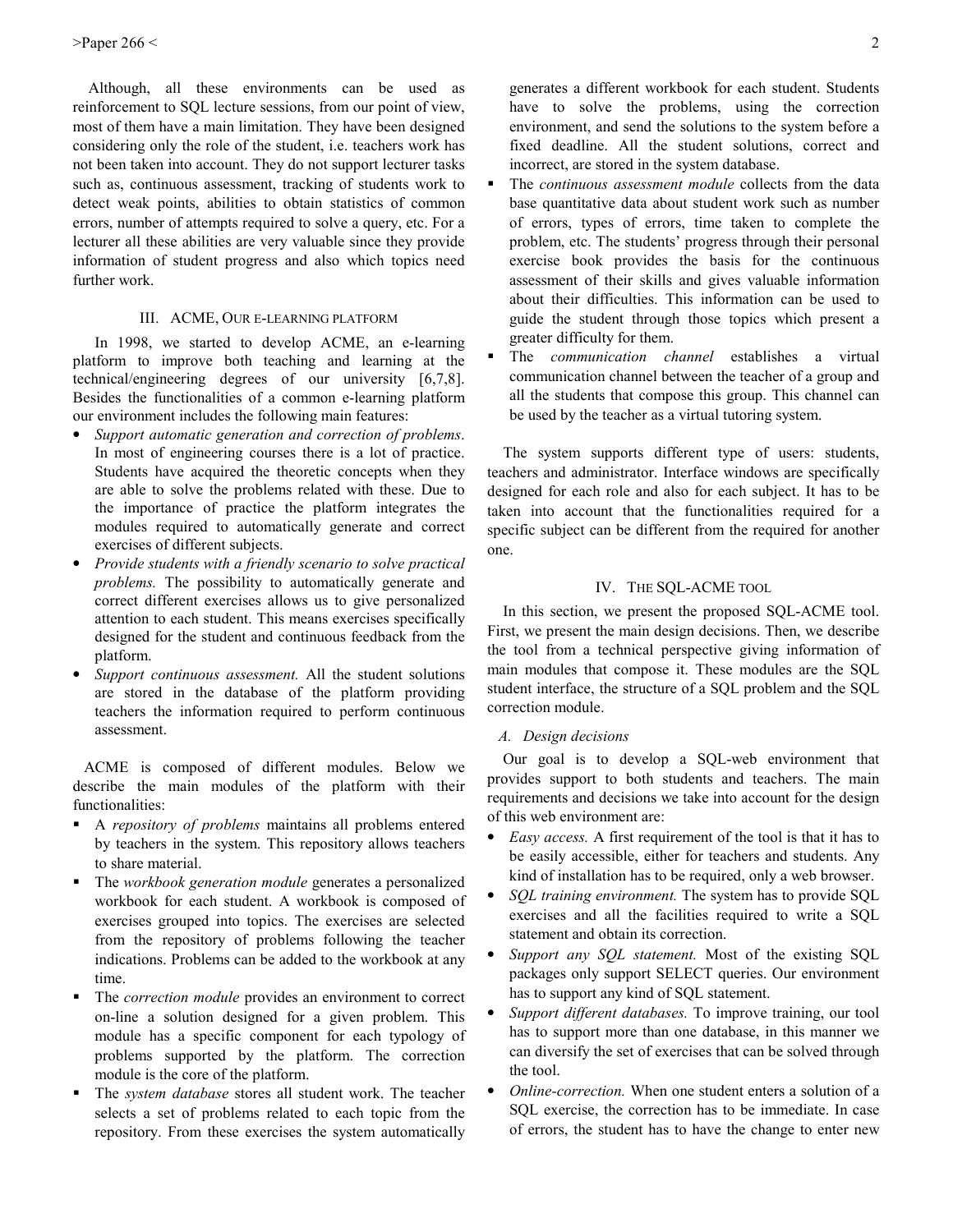solutions.

- $\bullet$ *Record of students work.* The system has to record all the students work, i.e. all attempts entered for a question until the correct one has been obtained.
- Continuous assessment. The system has to provide teachers all information and abilities required to carry out continuous assessment.
- $\bullet$ Enhance the student-teacher contact. The system has to provide a communication channel that enhances the student-teacher contact, either to ask for doubts or to give hints of how to solve queries.

To develop our SQL-ACME tool, the starting point is the ACME e-learning platform described in the previous section. ACME provides some of the required features, such as easy access, record of student work, continuous assessment and the student-teacher communication channel. Therefore, in order to satisfy all our requirements, our objective is to design and integrate in the platform the modules that support SQL exercises. These modules are the SQL-student interface and the SQL correction module.

### B. The SQL-Student Interface

The SQL student interface is the first window that appears when the student enters into the system and selects a SQL problem. The problem that appears in the student interface is a problem assigned by the workbook generation module to the student. This module selects the exercises from the repository following the teacher indications. The structure of an SQL problem is determined by a set of rules (described in Section C) and only if the problem satisfies them can be stored in the repository.

In Fig.1 the SQL-Student interface with a SQL example from the popular Elmasri and Navate database text [3] is shown. From top to down, the main components of this window are:

- 1) The *problem descriptor area* that contains the query that has to be answered by the student and the set of tables required to answer this question. The tables correspond to a database stored in the system and created using the specifications of the problem. Selecting one of the tables, the student can access to all the information related to it. For example, if we select the PROJECT table represented in Fig.1, we obtain the information of Fig.2 with all the details of the attributes, primary key, etc.
- 2) The *answering area* where the student enters his proposed solution. Since the solution is a text sequence to enter the solution no special buttons are required.
- The *correct button* sends the student solution to the  $3)$ correction module. This module, as will be seen in next section D, corrects the solution and returns a feedback message about the correction to the student.
- A tabular representation of all student solutions with a  $4)$ direct access to each one of them. All the solutions are stored in the database of the system and they can be accessed, either by the student or by the teacher.



Fig. 2. Detailed information of a table

# C. Structure of a SQL-problem

SQL problems are created by teachers and are stored in the problem repository of the system. The problem assigned to the student is automatically generated by the problem generation module using the information stored in the SQL problem.

The structure of the SQL problem entered by the teacher has four different parts:

The first part is an introductory sentence common to all  $\bullet$ problems. In the example of Fig.1 the introductory sentence is

Consider the database with the schema and the specifications shown in the next tables.

For a same problem different introductory sentences can be recorded. In this manner, the system is capable to generate different versions of the same problem [6].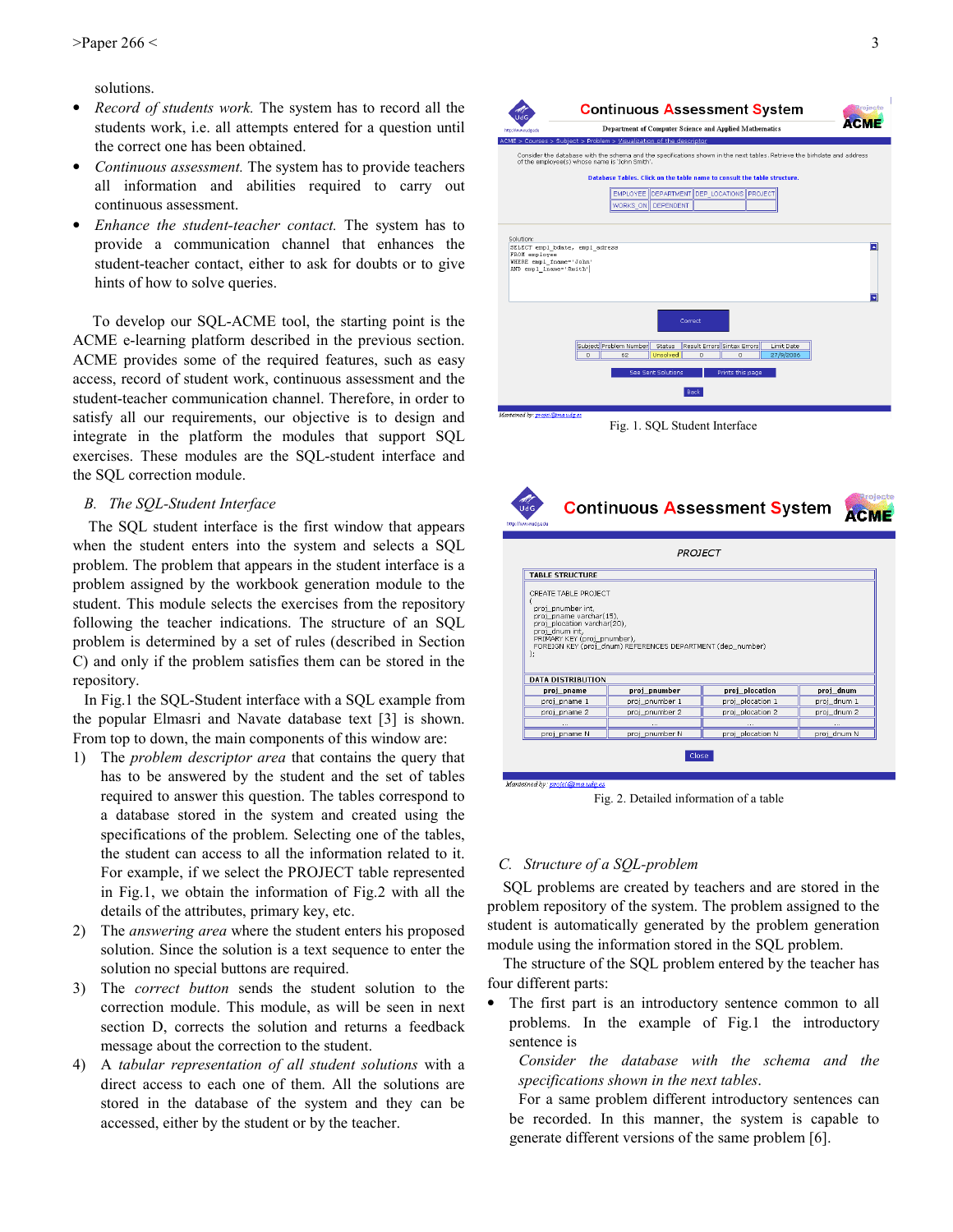The second part of the problem is a list of possible  $\bullet$ questions where each question indicates the information it has to be retrieved from the database. Each one of these questions has an identifier and for each one, the teacher has to enter at least one correct solution. Since more than one correct solution is possible, when entering them into the system they have to be identified. Therefore, for each question we stored the following information:

```
<Question_1><Solution1><Solution2>...
<Question_2><Solution1><Solution2>...
```

```
<Question_i><Solution1><Solution2>...
```
For the problems represented in Fig.1 and Fig.3 the information recorded in the repository of problems is:

<Question\_1 - Retrieve the birthday and address of the employee whose name is John Smith>

<Solution 1 - select emp bdate, empl address from EMPLOYEE where empl\_fname='John' and empl\_lname='Smith'>

<Question\_2 - Retrieve the name (first name and last name) of all employees who work for the 'Research' department>

<Solution\_1 - select empl\_fname, empl\_lname from EMPLOYEE, DEPARTMENT where dep\_name='Research' and dep\_number =empl\_dep\_num>

<Solution\_2 - select empl\_lname, empl\_fname from (EMPLOYEE join DEPARTMENT on dep\_number = empl\_dep\_num) where dep\_name='Research'>

Observe that in this case, there are two different questions. For the first, the teacher has entered one correct solution and for the second question two solutions.

- $\bullet$ The third part of the SQL problem is the DBMS that has to be applied to solve the problem. The system supports different DBMS such as Oracle, SQLServer, Postgres, etc... For this reason, in the problem we have to identify the DBMS that have to be used to solve it.
- The last part of the problem is the set of instructions required to create the tables in the selected DBMS and also, the instructions to enter data in these tables. i.e. the **CREATE TABLE** and **INSERT** corresponding instructions. Observe in Fig.1 that below the problem descriptor there are the names of the tables created with the instructions stored in this last part. The database creation is done before assigning the problem to the student.

All the information recorded in a SQL problem is used by the problem generation module to define the student workbook. To generate the problems the teacher has to determine the number of SQL exercises he wants to assign to each student.

#### D. The SQL-correction module

The correction module evaluates the student solution and determines if it is correct or not. To carry out this process it uses the correct solutions entered by the teacher and stored in the repository of problems.

The correction is based on a matching process that analyzes if there is a matching between the solution entered by the student and one of the correct solutions of the problem. This process has to consider all possible combinations of attributes, table names, etc. Note that two solutions can be correct, even though the order of their elements is different. In the next example, the teacher solution is

<select empl\_fname, empl\_lname from EMPLOYEE, DEPARTMENT where dep\_name='Research' and dep\_number =empl\_dep\_num>

#### and the student solution is

```
<select empl_lname, empl_fname from DEPARTMENT,
EMPLOYEE where dep_number =empl_dep_num and
dep_name='Research'>.
```
In this case, the student' solution is correct, but it is different from the solution entered by the teacher.

To describe the correction strategy we consider the three different situations that can be given.

1. The first situation is given when there is a matching between the student solution and the teacher solution. In this case, the solution is correct. This case is illustrated in Fig.3 and Fig.4. The first figure, Fig.3, shows the student interface with the entered solution. Fig. 4 is the result of the correction that appears after pressing the correct button.



Fig. 3. Student solution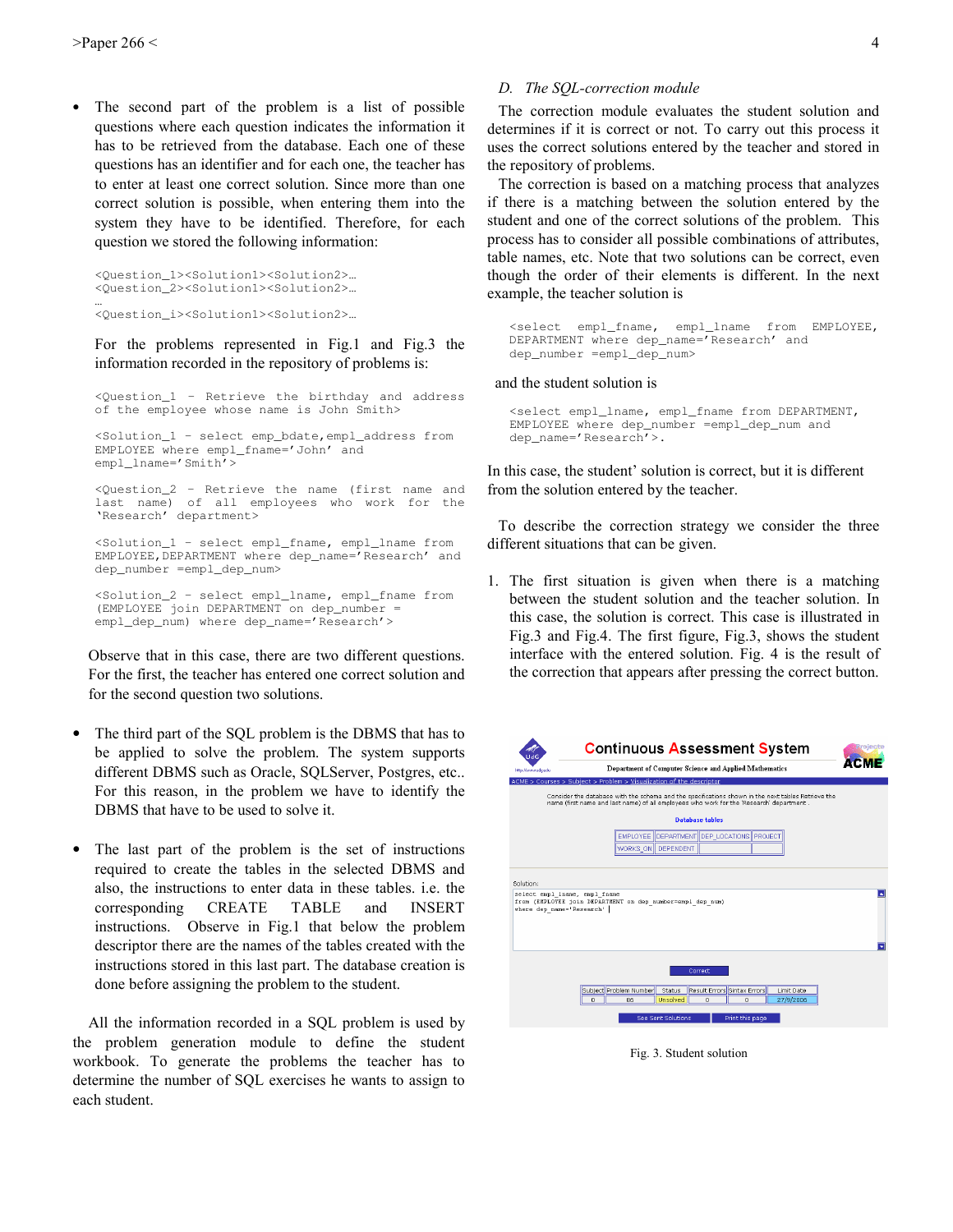

Fig. 4. Result of the correction process.

2. The second situation is given when: (i) there is no matching between the student solution and the teacher solutions and (ii) the statement is a SELECT. SELECT is the most common statement of this type of exercises. In this case, both the student solution and the teacher solution are executed on the DBMS and then, retrieved data is compared. If retrieved data is the same, the student solution is correct. On the contrary, it is incorrect. Note that to compare if all retrieved data is the same, a new comparison process is required. The strategy applied in this situation is only possible for SELECT statement, since the execution of other statements such as INSERT, DELETE, UPDATE,..., will modify the problem database and this is not allowed by our system.

|                                                                                                                                                                                                                                                                                                                                                                                                 | <b>Continuous Assessment System</b>                    |                        |                       |                                      |  |  |  |
|-------------------------------------------------------------------------------------------------------------------------------------------------------------------------------------------------------------------------------------------------------------------------------------------------------------------------------------------------------------------------------------------------|--------------------------------------------------------|------------------------|-----------------------|--------------------------------------|--|--|--|
| http://www.udc.edu                                                                                                                                                                                                                                                                                                                                                                              | Department of Computer Science and Applied Mathematics |                        |                       |                                      |  |  |  |
|                                                                                                                                                                                                                                                                                                                                                                                                 | ACME > Courses > Main Menu > Correction                |                        |                       |                                      |  |  |  |
| Sent solution:<br>select E.empl Iname, E.empl fname from DEPARTMENT, EMPLOYEE as E where<br>dep name='Research' and dep number=empl dep num                                                                                                                                                                                                                                                     |                                                        |                        |                       |                                      |  |  |  |
|                                                                                                                                                                                                                                                                                                                                                                                                 |                                                        | <b>Database tables</b> |                       |                                      |  |  |  |
|                                                                                                                                                                                                                                                                                                                                                                                                 | EMPLOYEE   DEPARTMENT   DEP_LOCATIONS   PROJECT        |                        |                       |                                      |  |  |  |
|                                                                                                                                                                                                                                                                                                                                                                                                 | WORKS ON DEPENDENT                                     |                        |                       |                                      |  |  |  |
|                                                                                                                                                                                                                                                                                                                                                                                                 |                                                        |                        |                       |                                      |  |  |  |
|                                                                                                                                                                                                                                                                                                                                                                                                 | Data retrieved by the student query:                   |                        |                       | Data retreived by the correct query: |  |  |  |
|                                                                                                                                                                                                                                                                                                                                                                                                 | empl_Iname empl_fname                                  |                        | empl fname empl Iname |                                      |  |  |  |
|                                                                                                                                                                                                                                                                                                                                                                                                 | Burns<br>Tom<br>Smith<br><b>Inhn</b>                   |                        | Tom<br><b>Inhn</b>    | Burns<br>Smith                       |  |  |  |
|                                                                                                                                                                                                                                                                                                                                                                                                 | Gates<br>James                                         |                        | James                 | Gates                                |  |  |  |
|                                                                                                                                                                                                                                                                                                                                                                                                 | Bush<br>Alicia                                         |                        | Alicia                | Bush                                 |  |  |  |
|                                                                                                                                                                                                                                                                                                                                                                                                 | Tom<br>Burns                                           |                        | Tom                   | Burns                                |  |  |  |
| Student query:<br>select E.empl Iname, E.empl fname from DEPARTMENT, EMPLOYEE as E where dep name='Research' and<br>dep number=empl dep num<br>Correct query proposed by the teacher:<br>SELECT empl fname, empl iname FROM DEPARTMENT, EMPLOYEE WHERE dep name='Research' and dep number=empl dep num<br>Note that there is no matching between your guery and the one proposed by the teacher |                                                        |                        |                       |                                      |  |  |  |
| The correction result is:                                                                                                                                                                                                                                                                                                                                                                       |                                                        |                        |                       |                                      |  |  |  |
| Correct                                                                                                                                                                                                                                                                                                                                                                                         |                                                        |                        |                       |                                      |  |  |  |
| Continuous                                                                                                                                                                                                                                                                                                                                                                                      |                                                        |                        |                       |                                      |  |  |  |

Fig. 5. Correct student solution but different to the teacher solution.

In Fig. 5, we illustrate a case in which the solution entered by the student is correct but, different from the solutions stored in the system. In this case, the matching process fails, but since the solution is a SELECT we are in

the second situation and hence both, the student and the teacher solutions, are executed against the DBMS. Observe that retrieved data, presented in Fig.5, is the same but in a different order. Although the student solution is correct, in this case we also present the solution entered by the teacher since we consider that this is the best one.

In Fig.6 and Fig.7 we illustrate two different incorrect solutions. In Fig.6 the system has detected a syntax error. In the second case, Fig.7 the system has executed the student and the teacher solutions and retrieved data is different.



Fig. 7. Incorrect student solution since retrieved data is different

The third situation is given when: (i) there is no matching between the student solution and the teacher one and (ii) the statement is not a SELECT. In this case the student solution is considered incorrect.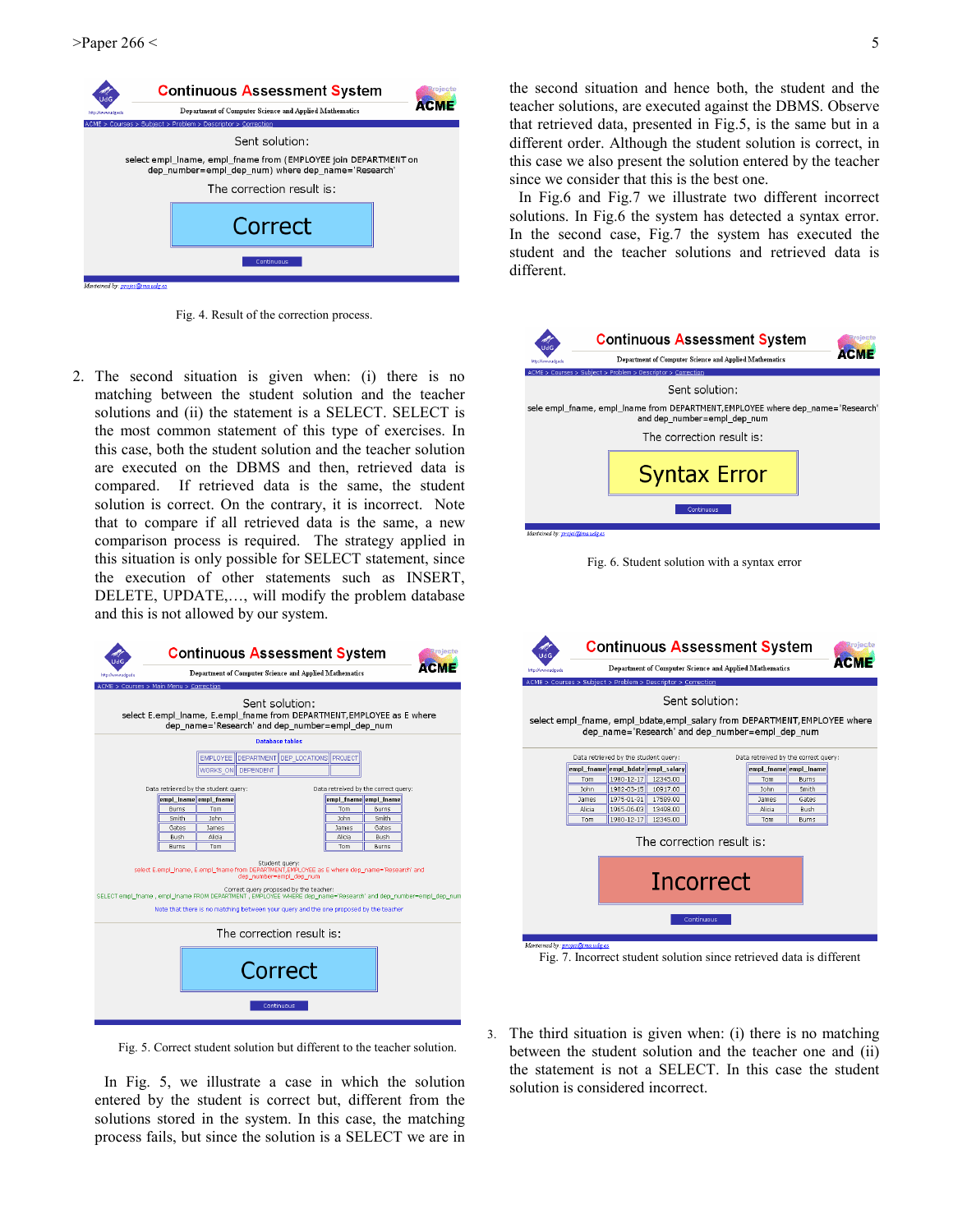# V. INTEGRATION OF THE SQL-TOOL IN OUR E-LEARNING **PLATFORM**

The core of our e-learning platform is the correction module which has been designed in such a way that different type of problems can be supported and easily integrated. Therefore, to satisfy all our requirements the last phase consists in the integration of the SQL-ACME tool into the ACME e-learning platform.

In Fig.8 we describe, at high level, the structure of the ACME e-learning platform and the modifications that have been carried out to integrate the SOL-ACME tool. The modules that have been integrated are represented in grey.

On a first layer, there is the web browser required to enter into the e-learning platform. To enter into the system a username and a password is required. Then, according to the user role (student, teacher or administrator) and the selected subject, the different abilities of the ACME e-learning platform can be accessed. In this layer we have integrated the SQL-student interface. The main modules of the platform compose the second layer. These modules are: the workbook generation module, the continuous assessment module, the communication channel and the correction tool, composed by different correction modules specific of each kind of problems. It is in this second level where we have to integrate the SQL correction module. Since the module supports different DBMS (Oracle, SQLServer, MySQL,...), to have the application independent of these DBMS we have used the Pear libraries. The database specific of each problem is created and stored in the system. Only one database per problem is created and it can not be modified.

The last level of our environment maintains the repository of problems, with all the problems of all the supported subjects, and the database of the system where all students work is recorded.

#### VI. EXPERIMENTAL RESULTS

The evaluation of the SQL-ACME tool has been carried out on a group of 62 students of an introductory database course of the University of Girona (Spain). The experiment aims to compare the classical methodology with the new methodology based on the SQL-ACME tool. With this purpose we divide the group into two groups of 31 students. The first group, denoted group A, follows the classical SQL teaching methodology and the second one, denoted group B, uses the proposed SQL-ACME tool for teaching and learning. In both groups, eight laboratory sessions of two hours are spent to teach SQL.

In Group A, in each SQL laboratory session the teacher introduces main SQL concepts and then exercises are proposed to the students to acquire practice. These exercises are solved in laboratory sessions using a database provided by the teacher.

In each laboratory session, the teacher presents two or three examples and then students have to solve the others. The teacher is in the laboratory to solve possible student questions.



Fig. 8. Structure of the ACME environment. In grey the modules integrated in order to support SQL exercises.

At the end of each session, each student has to submit the finished exercises. The teacher uses this information to track students work. If student have not finished all the laboratory exercises, the teacher proposes them to solve as homework and in case of questions, to contact with him, by e-mail or going to his office.

At the end of each laboratory session, the teacher of group A has to correct all the exercises of the students. The teacher complains that he is not able to know if the student has finished homework, since a low percentage of students go to his office asking for help. The student-teacher communication is reduced to the laboratory communication.

In Group B, the teacher also introduces main SQL concepts in each laboratory session by using SQL-ACME tool. Then, a personalized workbook with different SQL exercises is assigned to each student. The exercises of the session have to be solved during the session and are the same exercises that have been assigned to students of group A. If not all the exercises are solved in the class, we give the chance to solve at home using the SQL-ACME tool. The number of SQL exercises assigned to students of group A and B is the same.

In this group at the end of each laboratory session, the teacher only has to retrieve information from the ACME database to track student work. The teacher has exact information of the number of solved exercises, he know the exercises the student has to solve as homework and also if the student have solved them or not. The student-teacher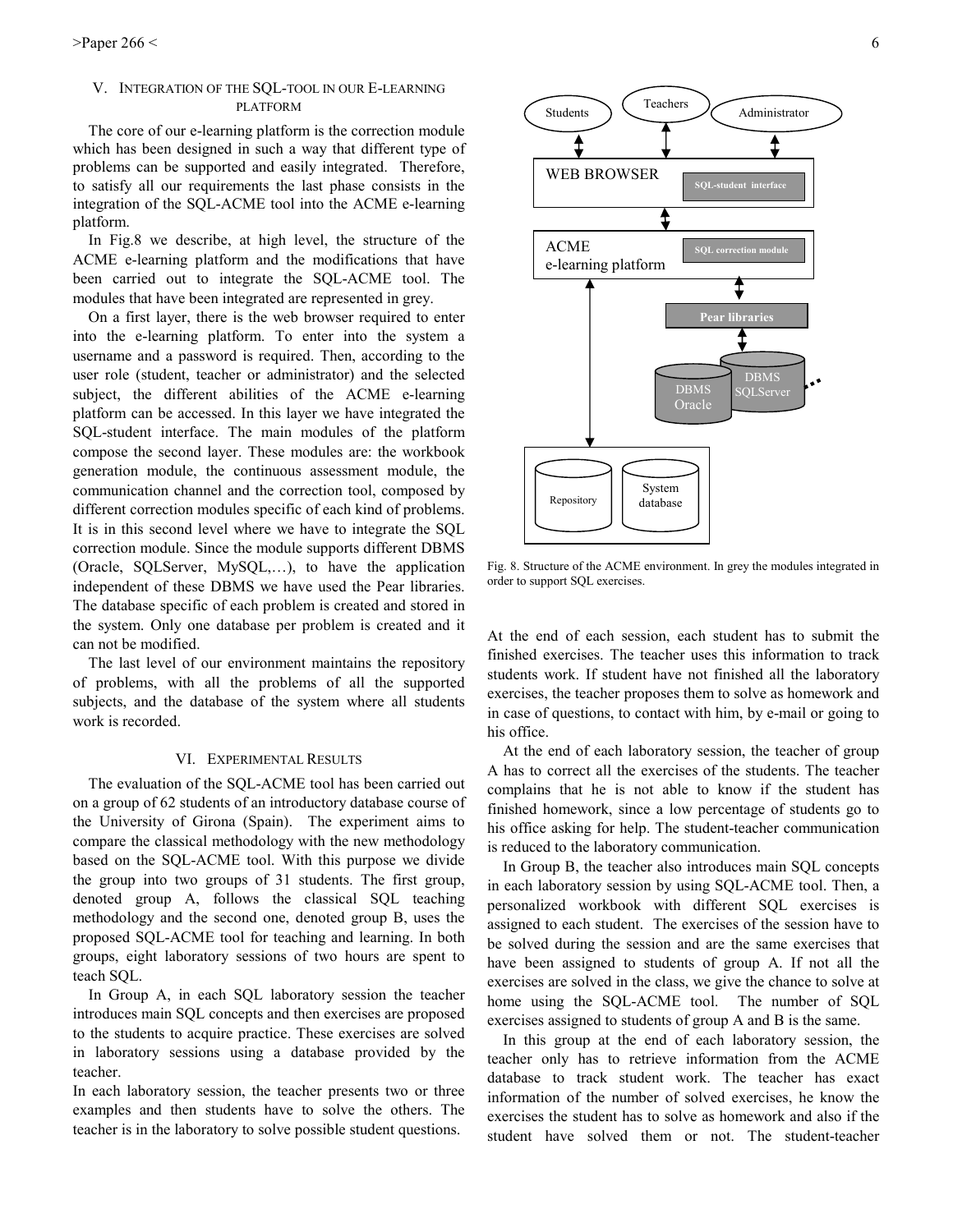communication channel provided by the system allows teacher to send mails to the student giving help and hints of how to solve errors. It is not necessary that the student goes to the teacher office. The communication channel of system strengthens the student-teacher relationship.

At the end of the SQL sessions, students of both groups have to pass a test exam. The test is composed of ten questions similar to the exercises solved in laboratory sessions. The test is the same for Group A and Group B. In Table I, we collect the results of the test for the two groups where, A represent one or zero errors in the test, B represents 2 or 3 errors, C represents 4 or 5 errors and D more than 5 errors. Observe that the results of Group B are better than the results of Group  $\mathbf{A}$ 

| <b>TABLE I</b>                       |                        |    |  |  |  |  |
|--------------------------------------|------------------------|----|--|--|--|--|
| <b>RESULTS OF THE FINAL SQL TEST</b> |                        |    |  |  |  |  |
|                                      | <b>GROUP A</b> GROUP B |    |  |  |  |  |
|                                      |                        |    |  |  |  |  |
| B                                    | 13                     | 16 |  |  |  |  |
| $\mathsf{C}$                         |                        |    |  |  |  |  |
|                                      |                        |    |  |  |  |  |

At the end of the SOL sessions, we also give a questionnaire to the student with the next three questions:

- (1) Do you feel motivated to do SQL exercises?
- (2) Do you feel supported when practicing SQL?
- (3) Do you consider that you have acquired SQL skills?

They have to answer with a number from 1 to 5, being 1 the minimum and 5 the maximum. In Tables II and III, we collect the results obtained for each one of the groups. Note that the students of group B feel more motivated, more supported when practicing and also, more student consider that SQL skills have been acquired. These results are also corroborated by the results of the test exam.

**TABLE II** RESULTS OF THE QUESTIONNAIRE OF GROUP A

| GROUP A    |       |    |  |
|------------|-------|----|--|
| Question 1 | l ( ) |    |  |
| Question 2 |       | ۱0 |  |
| Ouestion 3 |       |    |  |

|  | <b>TABLE III</b> |
|--|------------------|
|  |                  |

| <b>RESULTS OF THE QUESTIONNAIRE OF GROUP B</b> |  |  |  |  |  |  |
|------------------------------------------------|--|--|--|--|--|--|
| <b>GROUP B</b>                                 |  |  |  |  |  |  |
| Question 1                                     |  |  |  |  |  |  |
| Question 2                                     |  |  |  |  |  |  |
| Question 3                                     |  |  |  |  |  |  |

Although a more complete experiment has to be done, from the teacher point of view, before evaluating the results of the exam, our first impressions are positive. The tool provides gains with respect to the classical teaching methodology, since it:

- $\bullet$ Offers a system for the continuous assessment of the student's progress. We can retrieve statistics on different aspects of the problems, for instance the number of attempts required to solve a problem, the main errors, main difficulties detected by students, etc. This information can be collected before a laboratory session and can be used to guide the new session, since we have information of student weak-points.
- Makes personalized attention to the student easier. Time required to correct SQL exercises is reduced considerably since the system provides an automatic correction. The teacher has more time for personalized attention. We can track student work and send messages to them through the communication channel enhancing the student-teacher relationship. The degree of participation in the classes increases with respect to Group A. Student feel supported all the time.
- Assesses the degree of participation of the students. We have accurate information of the state of each exercise.

From the student point of view, students of group B feel more motivated to practice SQL than the other group. They consider as the main advantage of the system the fact of having immediate feedback about the solution proposed to a given exercise. During the different sessions students were asked to comment on the problems they found while using the system. The responses are very positive. The students feel motivated to solve the proposed problems. The possibility to correct a problem in real time encourages them to work until a correct solution is found. They also consider that their relationship with the teacher has been enhanced and now they contact or go to the teacher office when they have doubts.

### VII. CONCLUSION

We have presented a SQL-ACME tool developed to support teaching and learning of SQL. Main feature of this tool is that different to other e-learning environments it has been designed to support both teacher and student tasks. SQL-ACME has been integrated in a more general framework that supports problems of main topics of database design courses such as the design of entity-relationship diagrams, the design of relational database schemas and normalization exercises. Moreover, the tool supports any kind of SQL statements. No DBMS installation is required, only a web browser is needed.

The tool has been used in an experimental group of students with very promising results. Future work will be centered on the definition of relational algebra problems. The idea is to develop a web environment that supports main topics of any introductory database course.